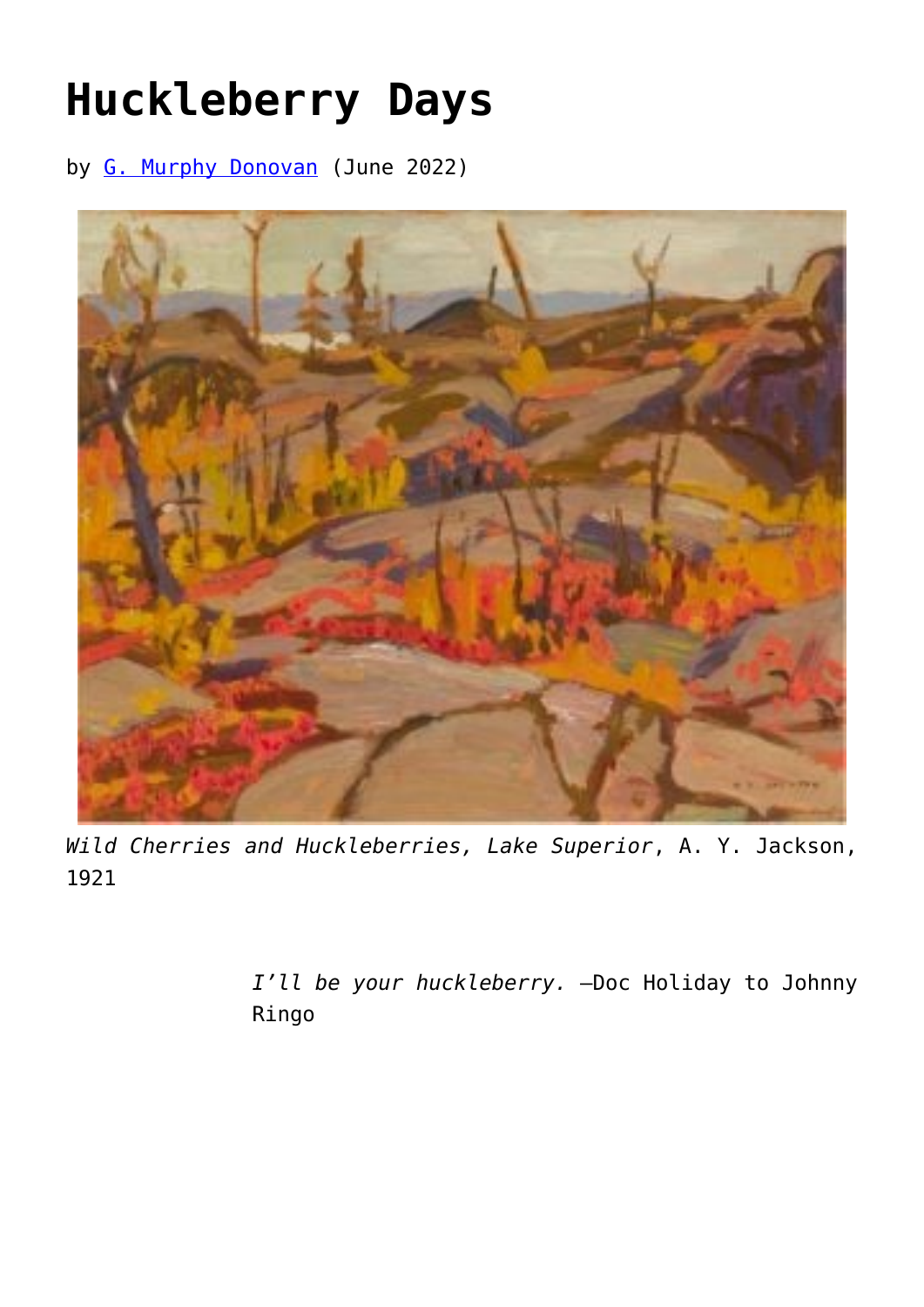A huckleberry, on the hoof, is a midnight blue, bush-born berry, not unlike the elderberry or blueberry. The huckleberry has ten seeds and a gamier taste. In America, they are found in mountainous bear country, places like Montana and Utah. Indeed, huckleberry comestibles in America, notably syrup, come mostly from Montana. All such



berries can be distilled into a moonshine called "screech;" the sound you are most likely to make when you wake up after being overserved.

A hangover from black & blue berry moonshine feels like having brain surgery without anesthesia.

Huckleberry is one of those nouns that assumed several meanings over time. In the Middle Ages a huckleberry could be an advocate. A fair maid might put a cluster or sprig of dark berries on a sword or lance to signify that a contestant was her champion. In 19<sup>th</sup> Century America, a huckleberry might be a pallbearer who wore a lapel sprig of mourning; indeed, a coffin mule, the guys that carry boxed cadavers from chapel to grave. Recently, a "huckleberry friend" has come to mean a childhood, or lifelong, chum (aka BFF) for lyricists like Johnny Mercer and composers like Henry Mancini, popularized in [song](https://www.youtube.com/watch?v=0BfUDyvdTSE) by Audrey Hepburn and others.

A huckleberry friend in the  $20<sup>th</sup>$  Century was probably someone who might have accompanied you on your riparian adventures when you were a child.

As rhetoric will have it, the most infamous usage comes from a fact-based Hollywood horse opera, *Tombstone,* where Doc Holiday, history's lethal dentist, tells Johnny Ringo: "I am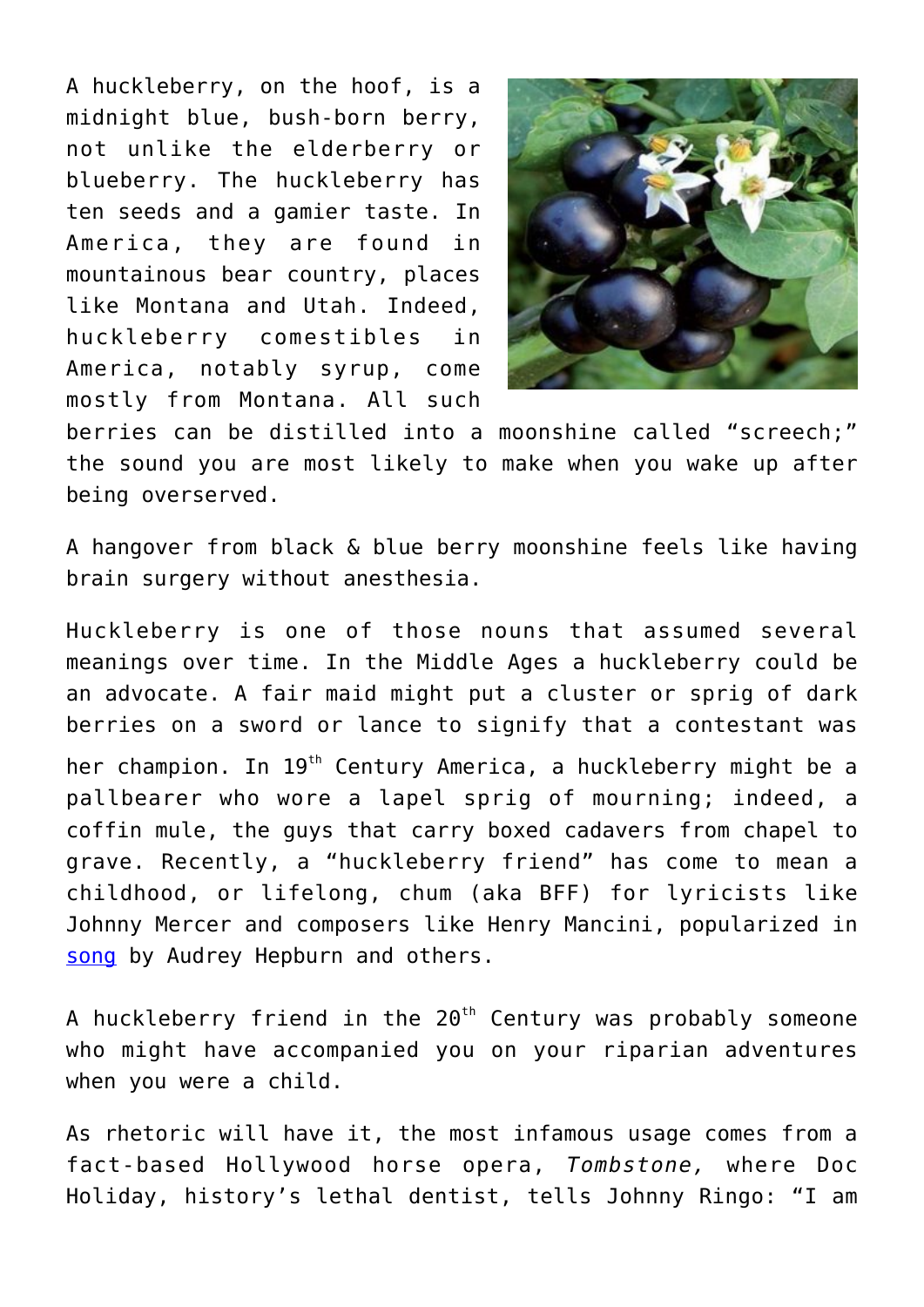your Huckleberry." The gunfighting tooth surgeon was telling Johnny that he, Holiday, was the man who would put Ringo in the grave. In the real world, a few months hence, Johnny Ringo was found under a tree, shot in the head by an unknown culprit. The real Doctor Holiday died in bed in Colorado. His sidekick, Marshall Wyatt Earp, just moved to Los Angeles to the delight of rhinestone cowboys everywhere.



Hollywood Holiday

I used to pick berries on the trail in the canyons of Utah for a snack. I discovered that they made great fish bait too. Whilst trespassing one breezy summer afternoon on a stretch of the Weber River, I noticed that ripe berries were falling off a streamside bush and being devoured almost as soon as they hit the water.

You might think that vegan trout would be unusual, but I discovered, by trial and error, that the most aggressive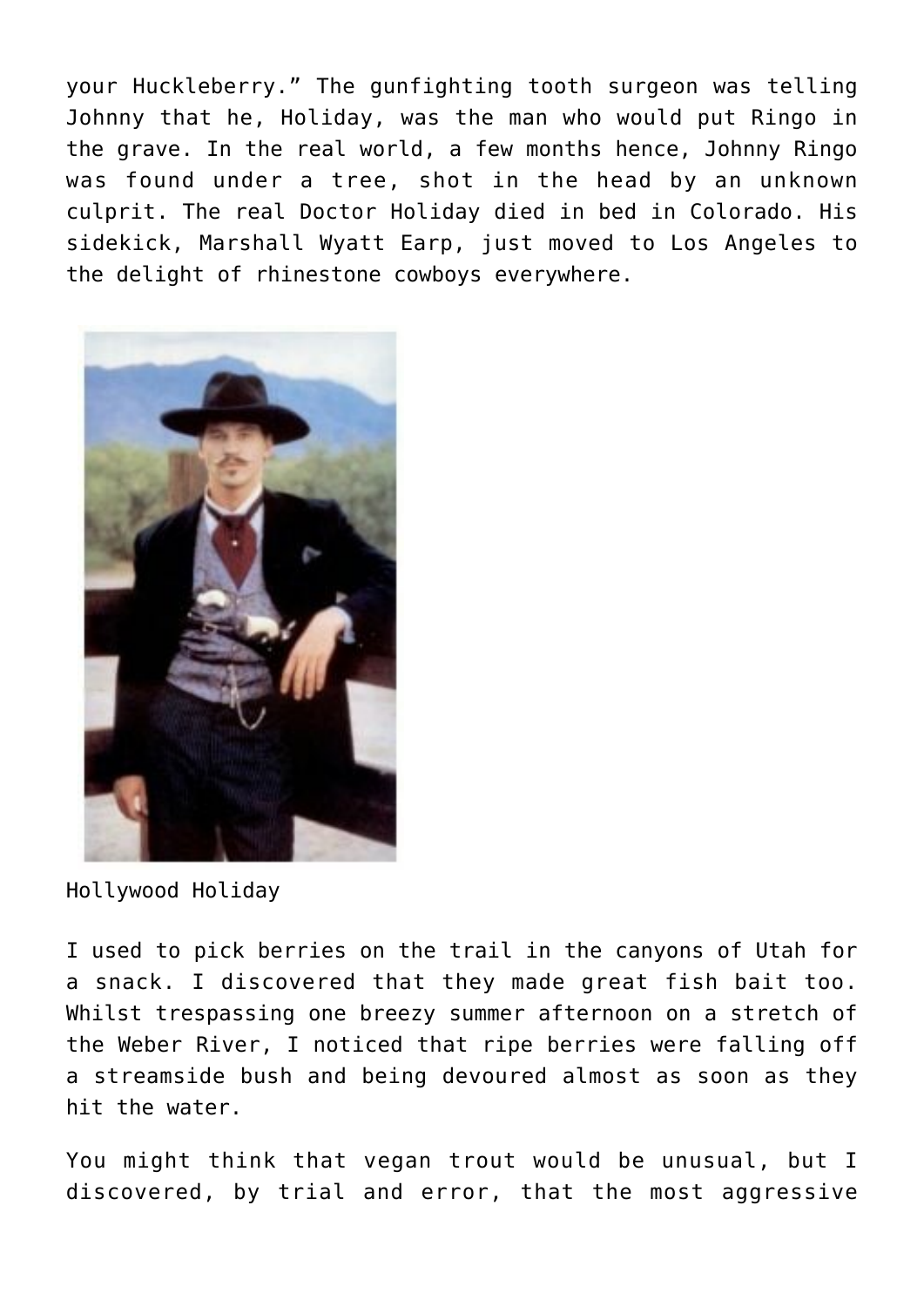predatory fish will bite any moving colorful object out of hunger, lust, or just pique. The Pacific salmon family, for instance, as they school in brackish water before heading upstream for romance and death, do not dine. However, they will strike a flashy spoon out of spite; probably because they know what awaits upstream; marriage, huckleberries – then death.

I'm not a fly guy, nor do I believe "catch and release" will make me a morally superior angler. Nor do I believe that worms, grubs, crickets, berries, or dead fish baits are sinful. Since my huckleberry days, I have caught my own bait and made my own lures, mostly from yard sale jewelry. There's something about a little bling that makes grown men and large fish want to nibble.

We are derisively called "hardware" piscators.



Homemade baits

I also catch as many fish as my mates and I can eat and no more. Recreational or trophy fishing is a sport for woke wankers. Most fly anglers, like salt water charter boat captains, will not eat any variety of fish on a dare.

The idea behind fly fishing is "light tackle;" this is to use fragile, and mostly expensive, gear to hook and "play" the largest fish, for as long as possible, before unhooking and release. Light tackle torture requires a couture ensemble befitting a poseur who targets bonefish (inedible), bass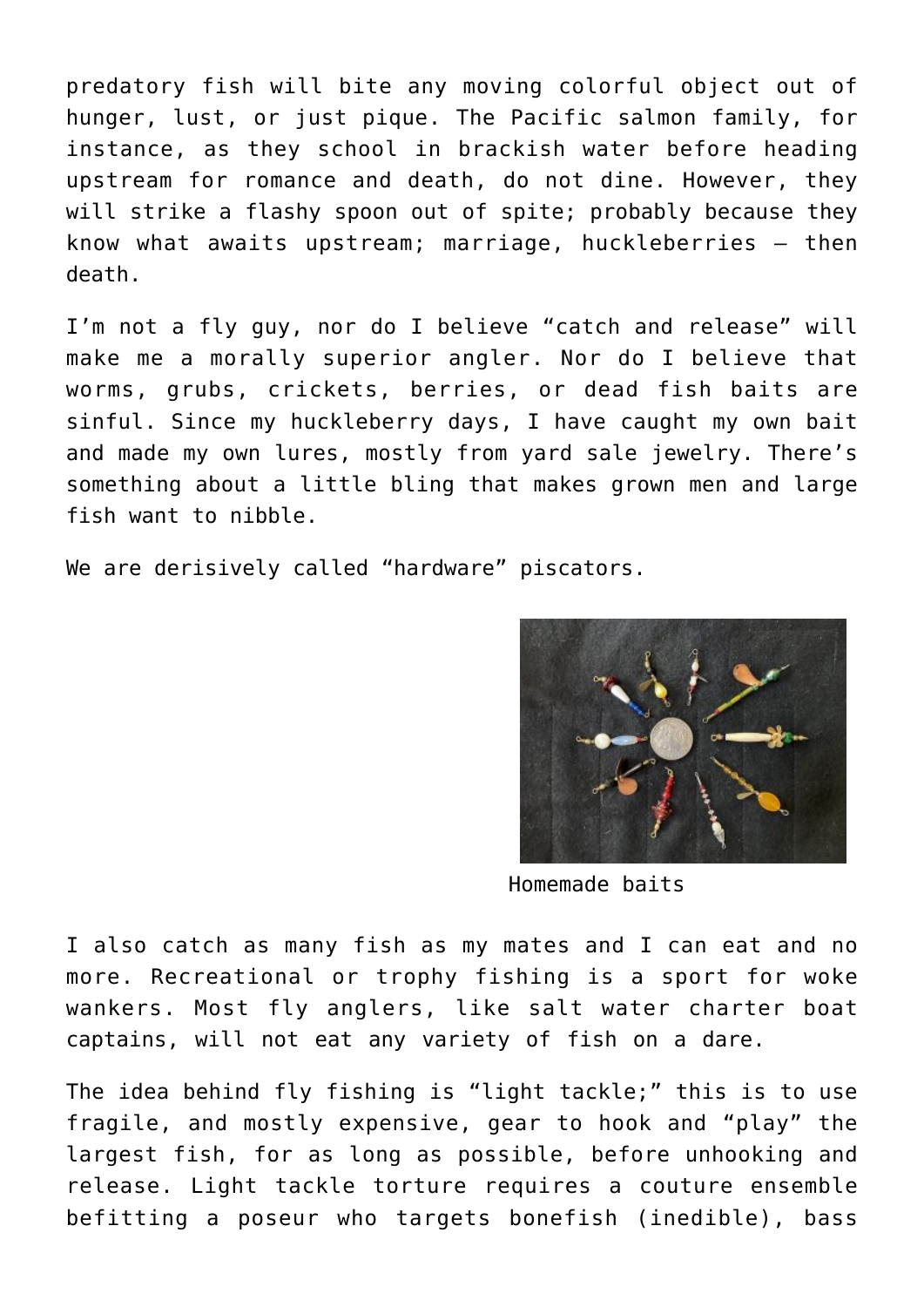(edible but sad), snook (also inedible) or trout/salmon (universally delicious).

My aversion to the fly cult is pragmatic.

I don't care for all that gear, like suicide waders, or the ethos. Ever tried to swim back to dry land wearing waders? Fly fishing reminds me of bullfighting or golf, fashion forward sports for sadistic men who fancy swords, pedal pushers, sequins, small balls, long clubs, and even longer hot walks in the sun.

My drift to the fish side of the argument began with my Huntsville niece, Renee, as were about to poach our breakfast on a stretch of the Weber where we noticed a flock of buzzards circulating above the river downstream. With our catch of two, we hiked downhill, beyond the public access stretch, and discovered that the birds were eating dead fish below the wader wankers. The floaters, for the most part, were lovely rainbow trout that had not survived the hook, play, and release fetish underway where the Abercrombie "sports" were fishing.

My fishing ethic from that day on was to hook no more than I keep, and keep no more than I can eat.

My piscatorial ethics are confirmed by several species from the best fish families; the Halibut, the Sables (black cod), and the Walleyes; the latter, a well-kept fresh water secret. None of the foregoing fish consume insects; surely not real bugs or the contrived overpriced forgeries used by Cabela cowboys. None are tortured on light tackle either. Withal, there is no better eating than; fish and chips made with halibut, smoked fish made with black cod, or Walleye cheeks prepared in any combination of lemon and butter.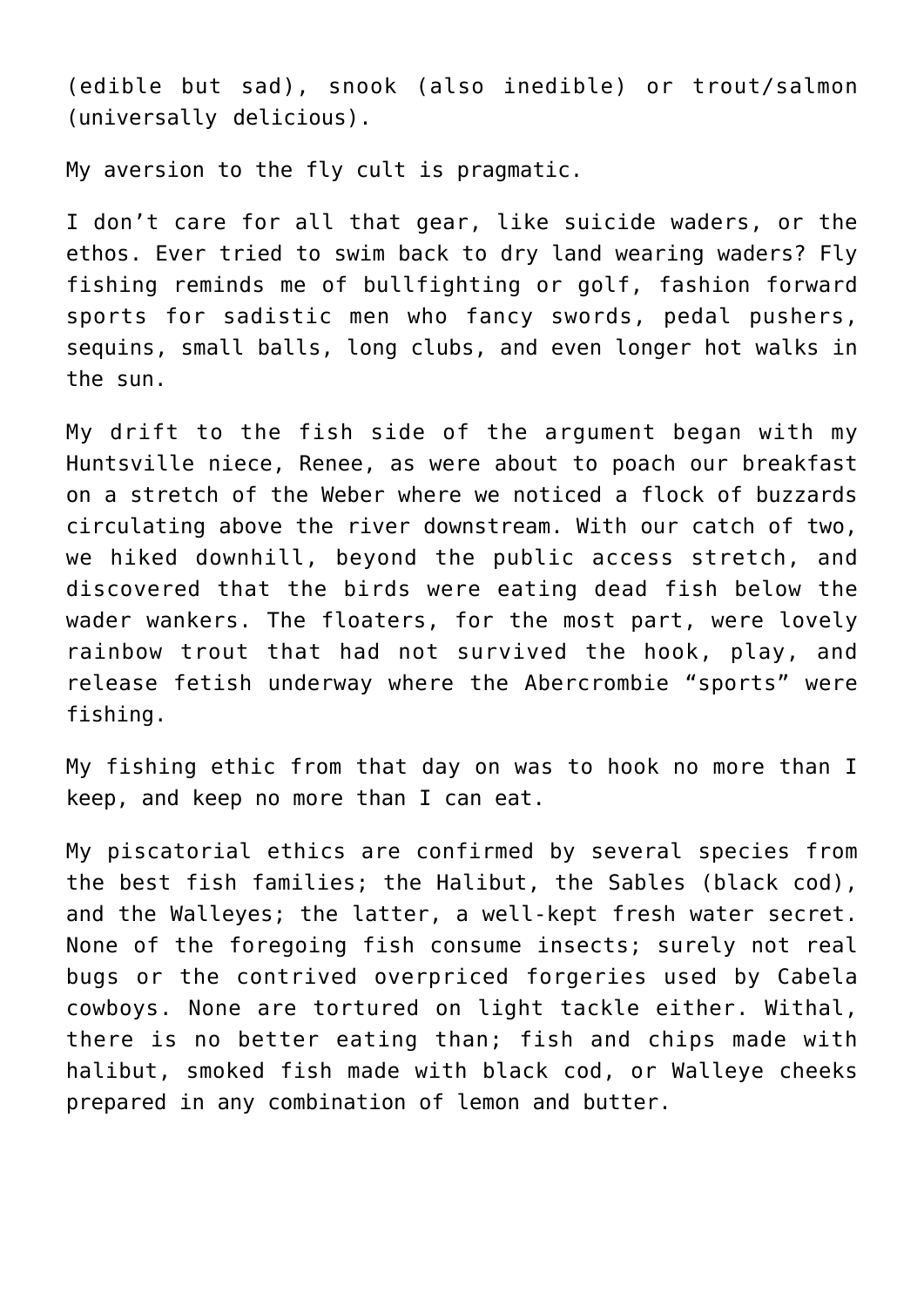

Homedrawn Walleye Perch

One last huckleberry tale before we leave the slack water.

My basecamp in Utah was at a friend's house in the tiny valley community of Huntsville, a Mormon village of no more than 750 even in a good birthing year. Huntsville has a single claim to fame, the *Shooting Star Saloon*; the oldest saloon west of the Missouri. If you don't know the difference between pub, a dive bar, and a saloon; you need get out more.



In my huckleberry days, the *Shooting Star* was run by a couple of "Jack" Mormons, a comely lesbian pair in fact; a twosome united by comity if not piety. A Jack Mormon is any sinner who may have given up on temple, but not on Utah. Sociable women behind the bar out West is a kind of compensatory capitalism, especially in a parish that frowns on strong drink while still relishing plural indoor sports. The *Star* serves a dozen kinds of beer, seven varieties of tasty burger and one edition of hot dog; no fries, no salad, no chicken, no tofu, no yogurt and no Jell-O.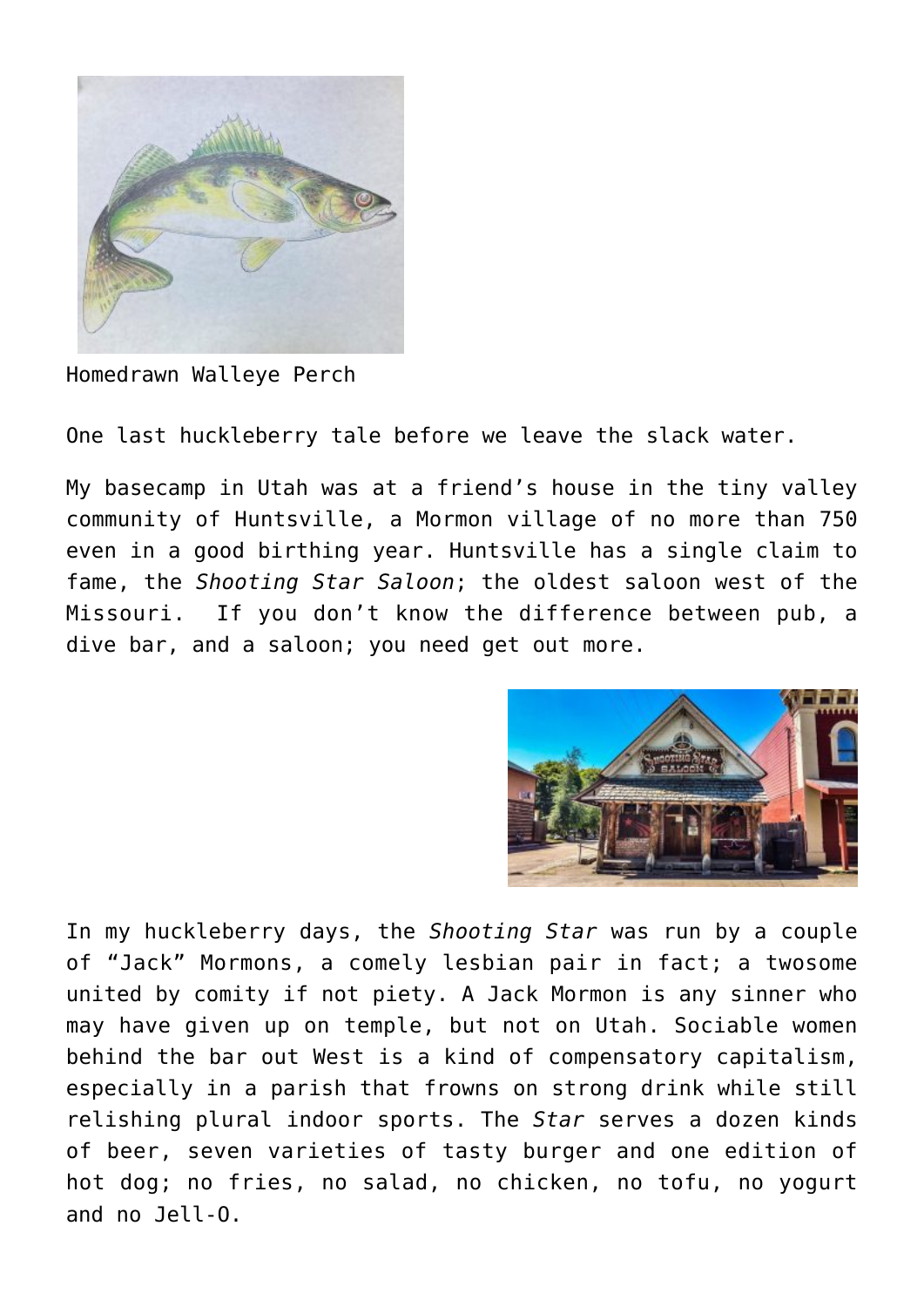A plague of Jell-O attends most Mormon picnics. Sister wives often make a shade of Jell-O to match their pastel bonnets or frocks, a colorful if not gourmet experience. Sister wives, like nuns, are usually proceeded by whiffs or hints of talcum powder in the air.

In Winter, the *Shooting Star* is overrun by skiers, more fashion forward sports. But in the warm months, the *Star* falls back on its roots; bait piscators, (Huntsville is adjacent to a reservoir), and all the cowboy slackers you might expect to find in a mountain saloon. If you walk into the *Shooting Star* in August and sit at a table, whilst there's room at the bar, you will probably insult the server (nee barmaid) and have to fetch your own beer anyway.

At the *Star*, the bar is place to be. Conversation is anthropologic.

One sweaty late afternoon I wandered into the *Shooting Star* for a beer and burger when I noticed that the mounted jackalope behind the bar was festooned with gay apparel. The jackalope is a rare issue of mixed marriage out West, a cross between a jack rabbit and an antelope, not unlike a Jack Mormon.

The jackalope feeds exclusively on huckleberries. The mounted jack was just one of many examples of the taxidermic arts at the *Star*, which as I recall, included a stuffed sled dog, a noble elk, an angry bear, and several lesser trophy varmints.

The lass pumping beer proceeded to tell me that there has been a "panty toss" the previous evening. As she told it, a distaff patron is asked to donate knickers to male players at the bar where contestants wad the delicates into a ball and toss them at the jackalope. String bikinis are preferred because, apparently, they have few aerodynamic virtues, but do add color to the sport.

The object is to impale the undergarments on the jackalope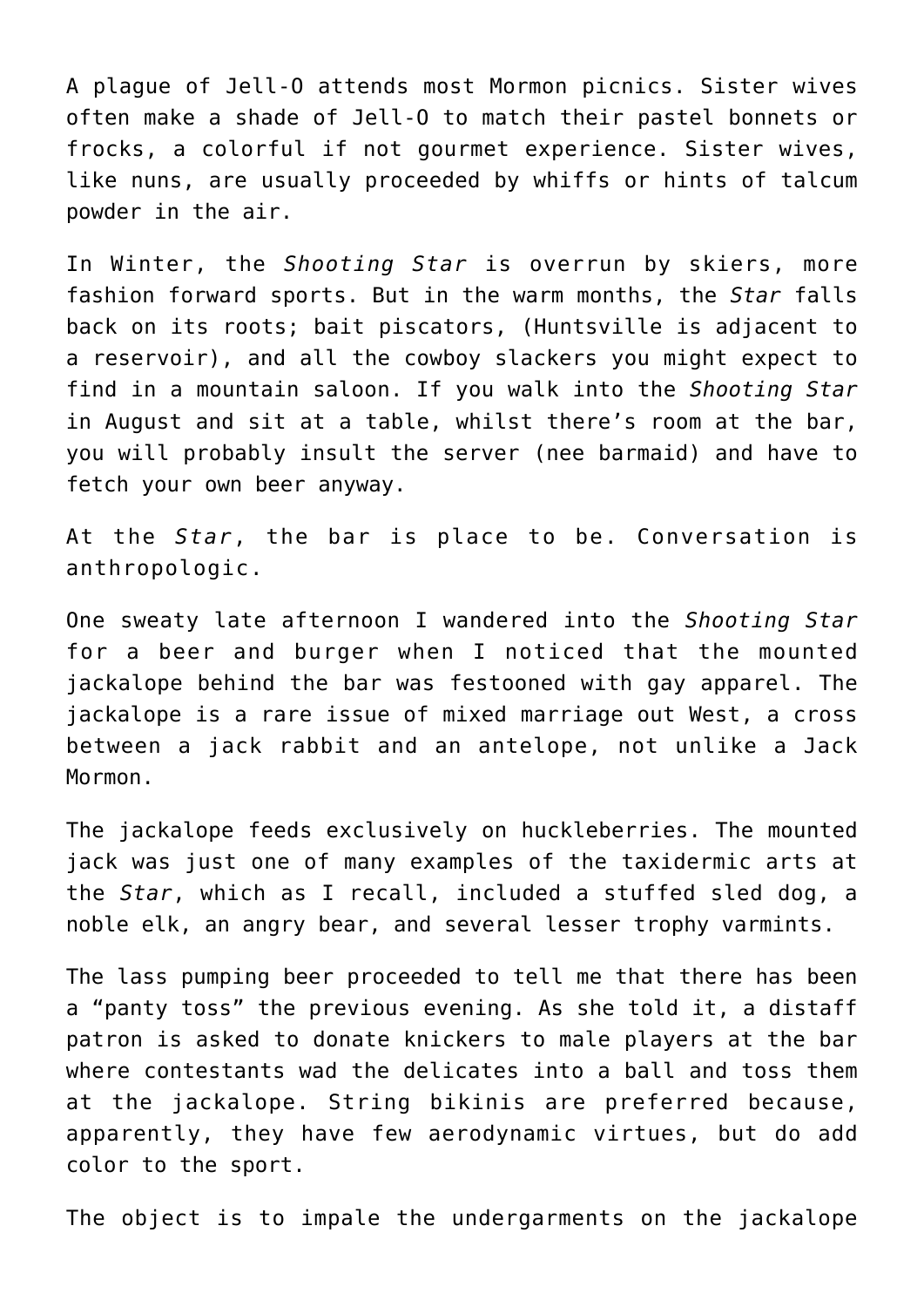horns.

Rules are simple but absolute. Players must stand flatfooted on their side of the bar. No jump shots or dunks. All wagers must be on the bar before the toss; two dollars minimum. Tie scores are resolved by a shoot-out where the ante may be raised. Half the jackpot must be shared with the lassie who donated the knickers. Winning lingerie can be left on the jackalope horns or auctioned to the highest bidder.

The barmaid must have mistaken my wonder for skepticism. As I paid for my lunch, she chirped; "It's not like it would be the first time anybody in this valley went home without their underpants."



Fair maid flanked by jackalope

Even a trip to the in-house out-house at the *Shooting Star* was a hoot. When you visit the men's room, as surely you must, they only serve beer; note the vintage wooden toilet seat, inverted like a good luck horseshoe, nailed to the back of the door. The inscription reads:

"This toilet seat was liberated from the lady's room. \$.25 cents a sniff. Honor system. Pay at the bar." The notice is signed Huckleberry Hound.